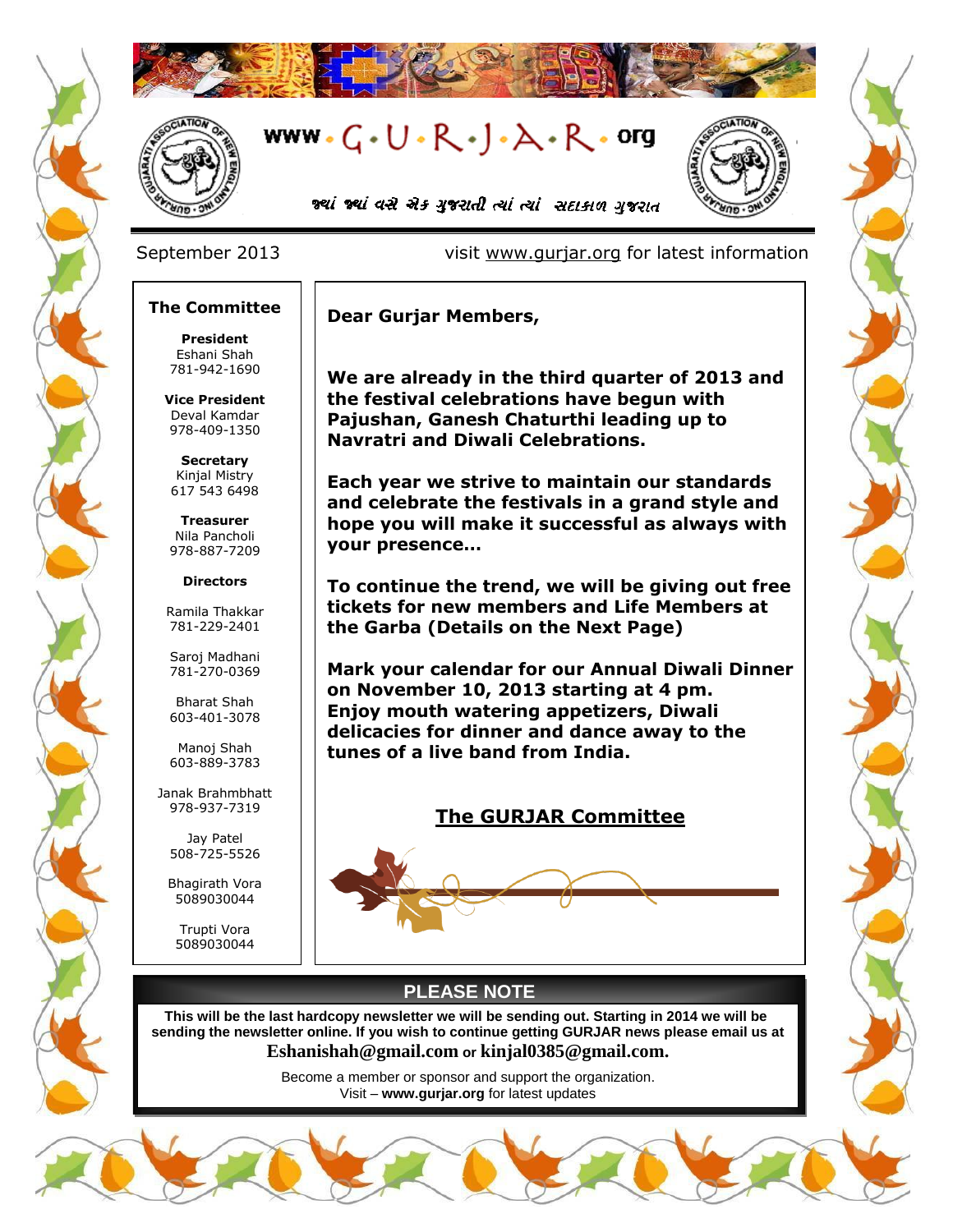# UPCOMING EVENTS

## **NAVRATRI CELEBRATIONS – Saturday, OCTOBER 5 AND 12, 2013**

**THIS YEAR "BOSTON SOUND AND LIGHT "(DJ YOGZ) WILL ROCK THE GURJAR RAAS-GARBA NIGHTS…**



**TICKETS: \$10 (BUY FOR BOTH NIGHTS AND GET \$5 OFF) SENIORS AND STUDENTS - \$5**

## VENUE: LOCKE MIDDLE SCHOOL – 8 PM TO MIDNIGHT

**Become a Member and receive free entry for up 2 family members BECOME A LIFE MEMBER AND RECEIVE ADDITIONAL 2 FREE TICKETS**

**BECOME A MEMBER/LIFE MEMBER AND RECEIVE BENEFITS AS FOLLOWS LIFE MEMBERSHIP; \$250 FREE DRAMA TICKETS SCHOLARSHIPS UPTO \$500 FOR CHILDREN GRADUATING Merit awards for High SAT Scores Negotiated Discounts at Various Events Ability to Connect with other Community Events ANNUAL MEMBERSHIP; \$25 Discounted Drama Tickets Negotiated Discounts at Various Events Ability to Connect with other Community Events**

**Please note that the fire department rules have become stricter so we may be forced to do some crowd control. Therefore, we humbly request that to avoid disappointment please come to the venue by 9:30 pm**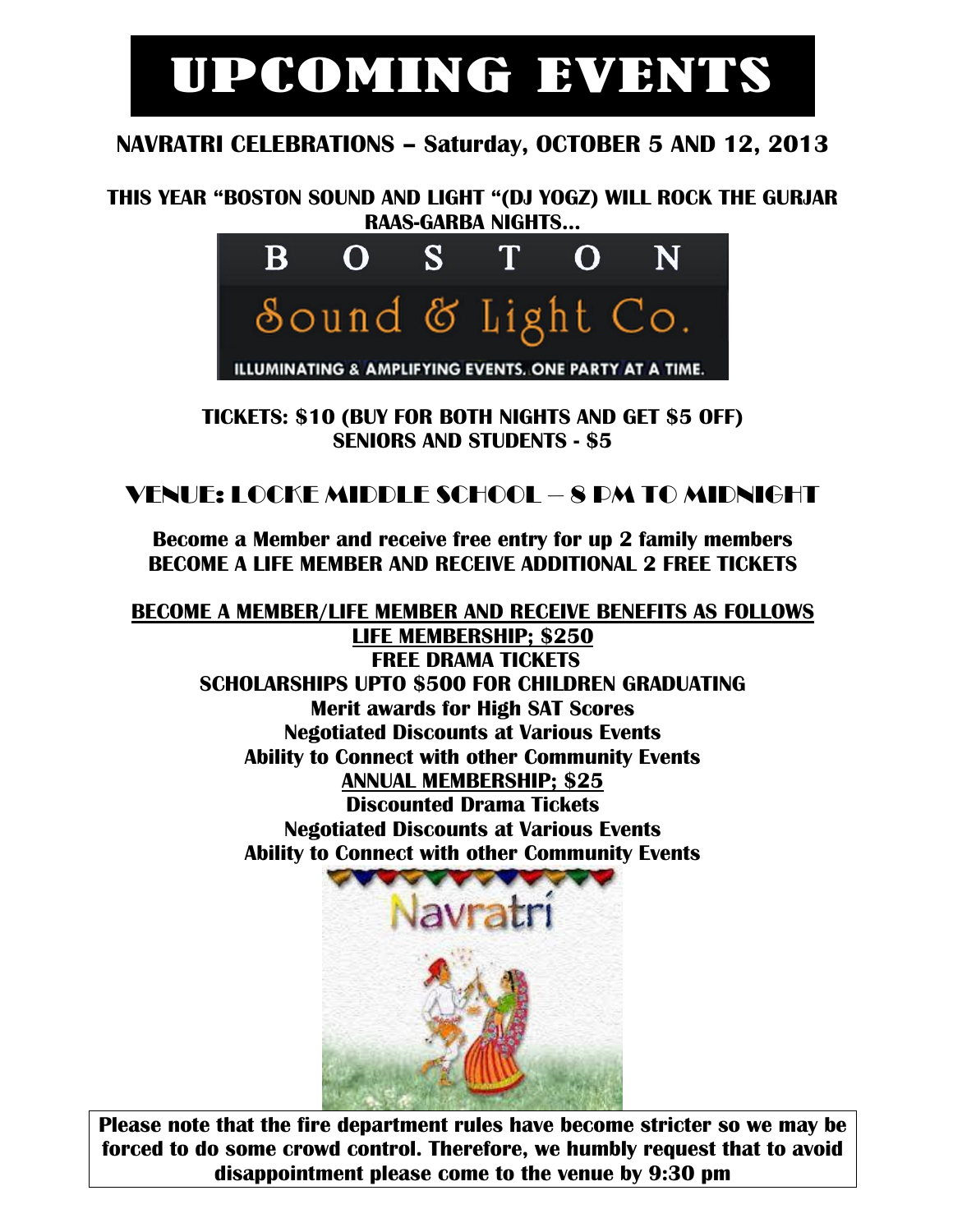

# **DIWALI CELEBRATIONS**

NOVEMBER 10, 2013 starting 4PM

VENUE: UMASS Lowell Inn and Conference Center



### Tickets: Sponsor \$75,

Regular \$65 and \$55 (Book and Pay for a Table by Oct 31, and get \$5 off) CHILDREN (UP TO  $12^{\pi}$  GRADE) - \$20 Students with ID - \$35

Live Band: From India (retro classics & recent hits) Surprise performances by some local Talent



To book your tables or tickets Call: Ramila Thakker: (781) 229 2401 Deval kamdar (978) 409 1350 ESHANI SHAH (781) 942 1690 Visit: www/gurjar.org for all event updates

Bring this advertise for 20% off on latest Indian Clothing & Accessories

> Threading, Facials, Waxing, Hair cuts & Henna

Call 781.272.2101 for Appointments